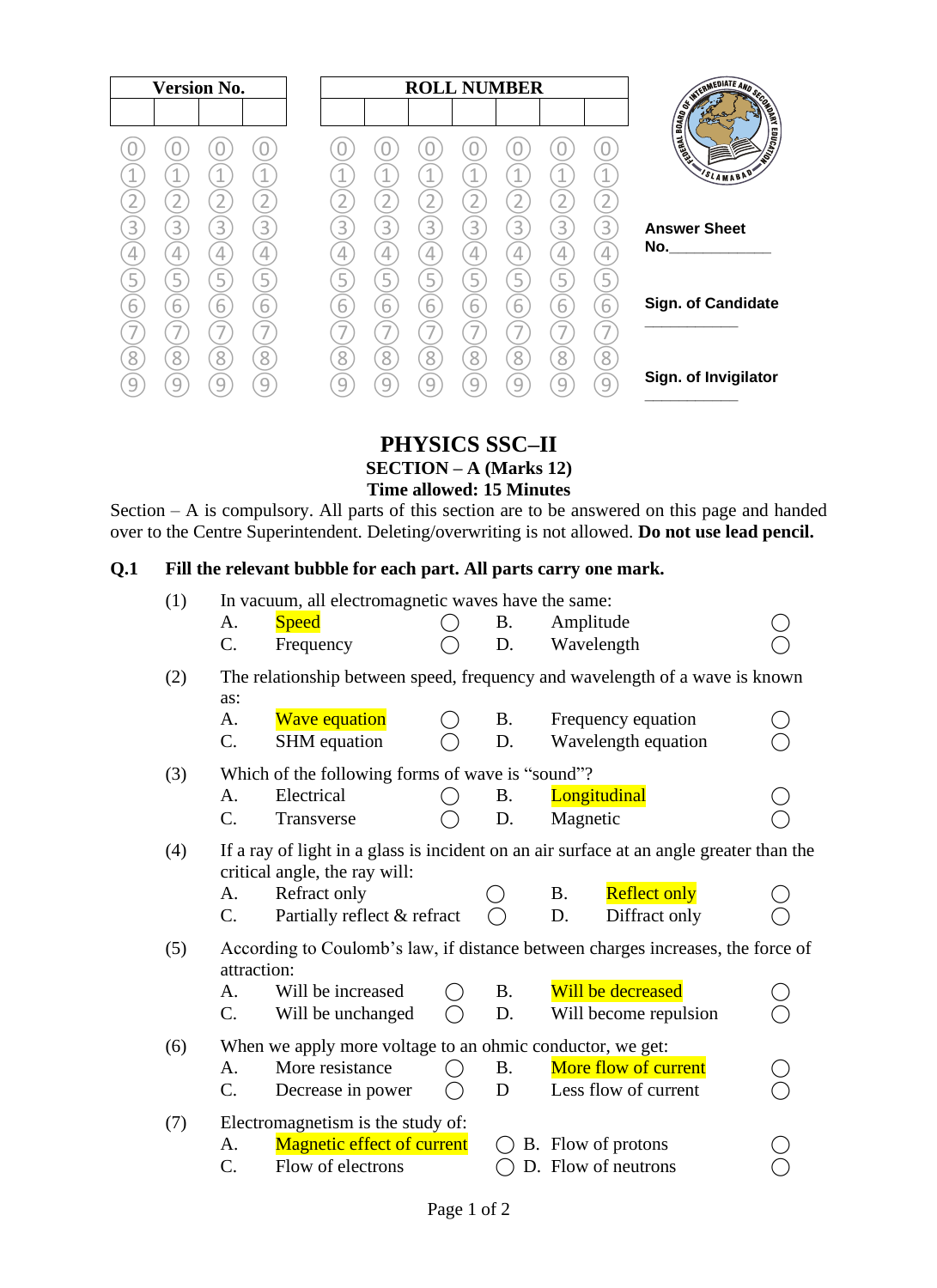| (8)  | A.<br>C. | Logic gates are used in:<br><b>LDRs</b><br>Analogue circuits | B.<br>D.  | DC circuits<br><b>House safety</b>                                                     |  |
|------|----------|--------------------------------------------------------------|-----------|----------------------------------------------------------------------------------------|--|
| (9)  |          |                                                              |           | Which one of the following is the most suitable means of reliable continuous           |  |
|      |          | communication between an orbiting satellite and Earth?       |           |                                                                                        |  |
|      | А.       | <b>Microwaves</b>                                            | <b>B.</b> | Radio waves                                                                            |  |
|      | C.       | Sound waves                                                  | D.        | Any light wave                                                                         |  |
| (10) |          |                                                              |           | Which one of the following particles has the greatest penetrating power?               |  |
|      | А.       | $\alpha$ - Particle                                          | <b>B.</b> | $\beta$ - Particle                                                                     |  |
|      | C.       | <u>γ- Particle</u>                                           | D.        | Proton                                                                                 |  |
| (11) |          |                                                              |           | What is the voltage across a 6 $\Omega$ resistor when 3A of current passes through it? |  |
|      | A.       | 2 V                                                          | <b>B.</b> | 9 V                                                                                    |  |
|      | C.       | 18 V                                                         | D.        | 36 V                                                                                   |  |
| (12) |          | If the turn ratio of a step-up transformer is 10. It means:  |           |                                                                                        |  |
|      |          | A. $I_s = 10 I_p$                                            |           | <b>B.</b> $N_s = \frac{N_p}{10}$                                                       |  |
|      |          | C. $N_s = 10 N_p$                                            |           | $O$ D. $V_p = 10V_s$                                                                   |  |

\_\_\_\_\_\_\_\_\_\_\_\_\_\_\_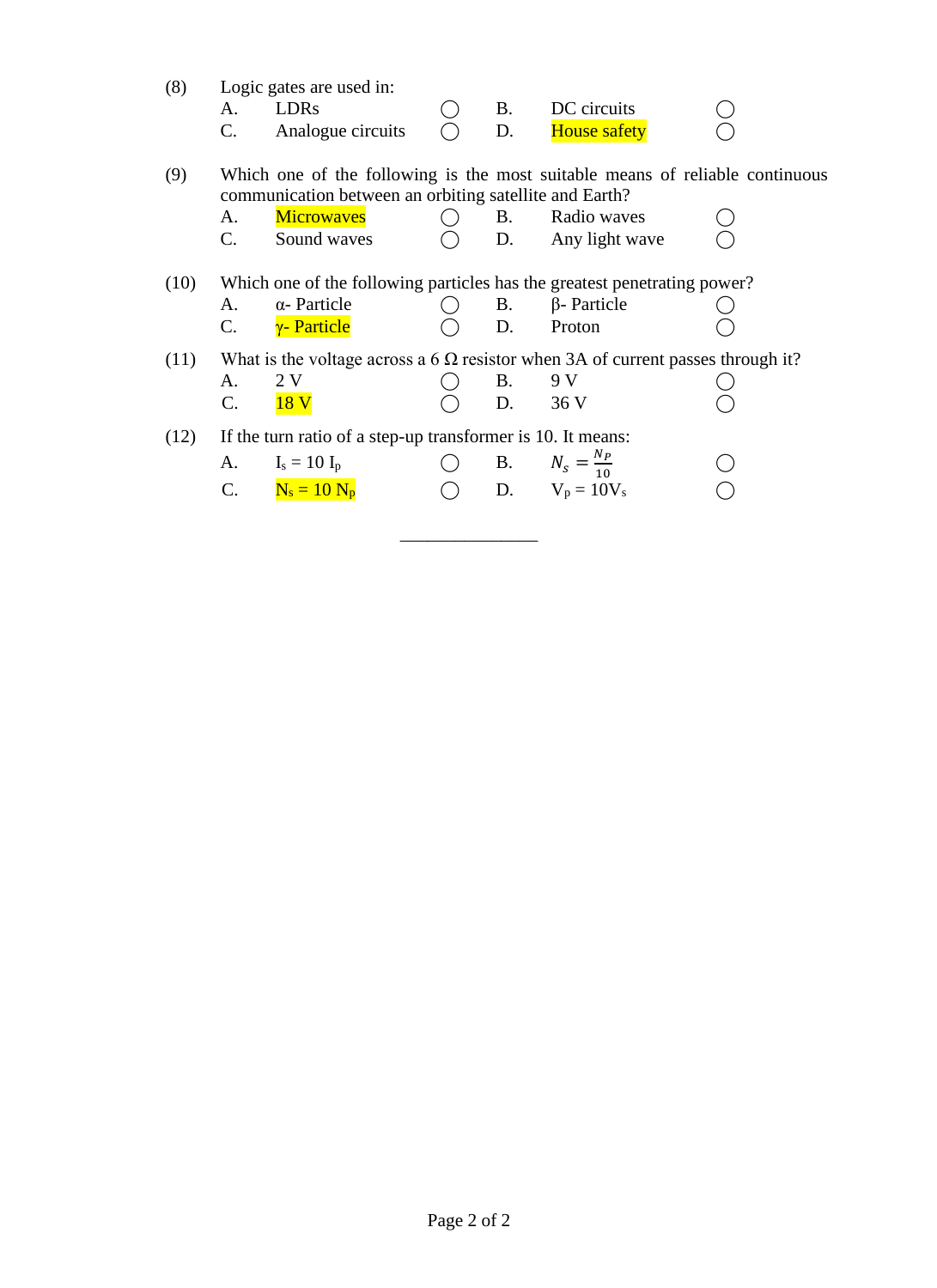

Federal Board SSC-II Examination Physics Model Question Paper (Curriculum 2006)

Time allowed: 2.45 hours Total Marks: 53

Note: Answer any eleven parts from Section 'B' and attempt any two questions from Section 'C' on the separately provided answer book. Write your answers neatly and legibly.

# **SECTION – B** (Marks 33)

- **Q.2** Attempt any **ELEVEN** parts from the following. All parts carry equal marks. **(113=33)**
	- i. A pendulum of length 1m and period 2.01s is placed at the top of Mount Everest having an altitude of 8849m. Calculate the value of 'g' at that point.

Answer:  $l = 1m$ 

 $T = 2.01s$  $g = ?$  $\overline{T} = 2\pi \sqrt{l/g}$ 2.01 =  $2\pi \sqrt{1/g}$ Squaring and re-arranging gives value of  $g = 9.76$  m/s<sup>2</sup>

ii. If the concave mirror produces a real image of an object, will the image be necessarily inverted?

Answer: Concave mirror always produces real and inverted images of those objects, which are placed beyond principal focus. But if an object lies within principal focus of mirror, its image will be virtual and erect. So real image will necessarily be inverted.

iii. Is the restoring force on a mass attached to spring in SHM ever zero? If so, where?

Answer: A restoring force always pushes or pulls the object performing oscillatory motion towards the mean position.

Suppose the mass attached to spring is pulled up to extreme position A and then released. The maximum restoring force exerted by the spring on the mass will pull it towards the mean position O. The mass moves back, towards the mean position O. The magnitude of the restoring force decreases with the distance from the mean position and becomes zero at O. So, at the mean position of SHM, the restoring force will be zero.

iv. How can a body be negatively charged by electrostatic induction?

Answer: Fix the object to be charged on insulated stand. Bring a positively charged rod near the insulated object. Rod will attract negative charge towards it and repel positive charge away from it. Now earth the object by a conducting wire, while the rod is still near it. Now if we first break the earth connection and then remove the rod, negative charges are uniformly distributed over the surfaces of the object. By using this process of electrostatic induction, we get a negatively charged object.

v. Does increasing the frequency of wave also increases its wavelength? If not, how are these quantities related?

Answer: No, wavelength does not increase with increase of frequency of waves because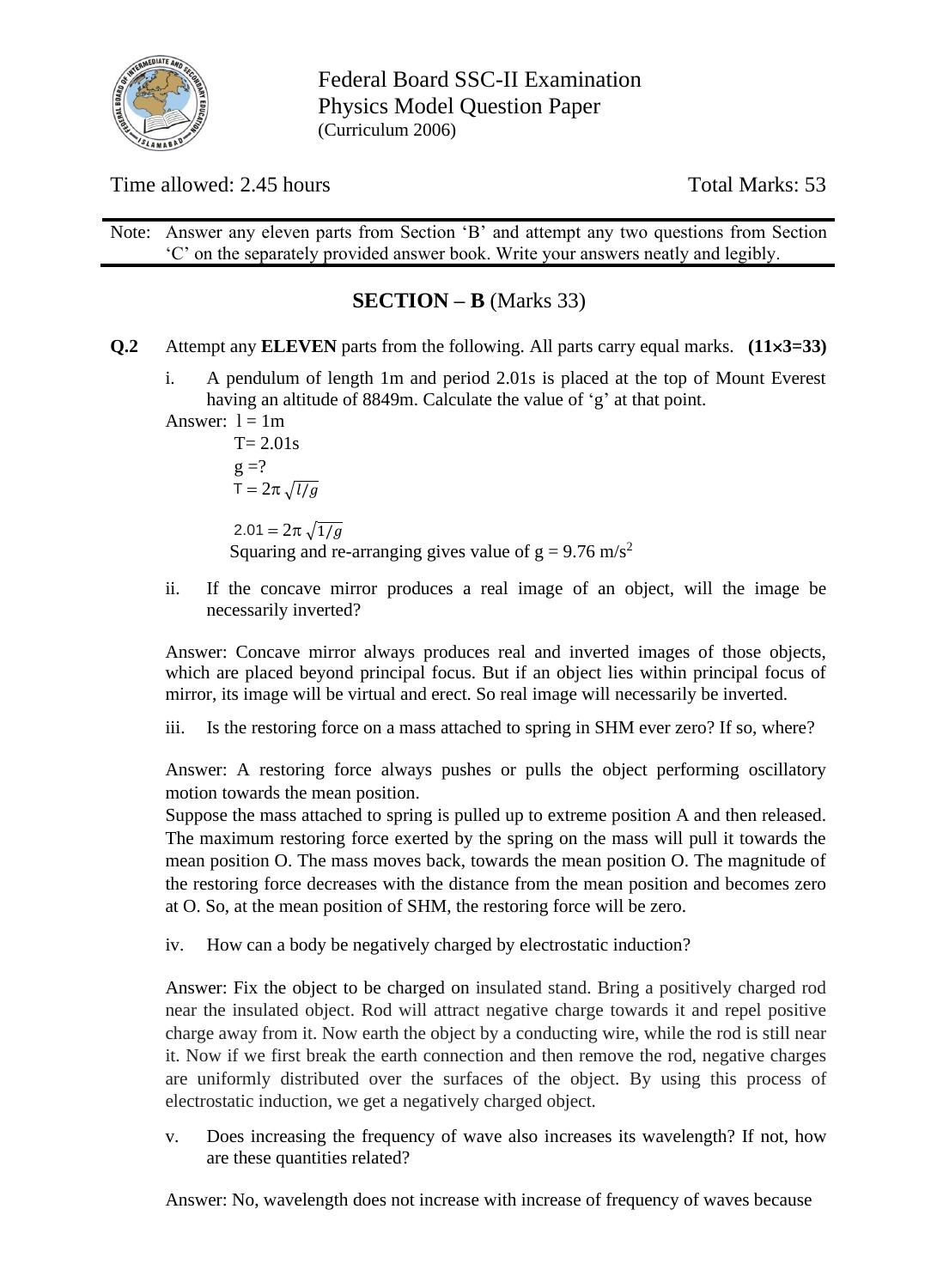frequency depends upon the source which produces waves per second. But the wavelength of the wave depends on the magnitude of vibrating particles. Frequency (f) and wavelength  $(\lambda)$  are inversely related to each other by following equation:

$$
\lambda = \frac{V}{f}
$$

Hence from this equation we conclude that when frequency (f) of waves increases then their wavelength  $(\lambda)$  decreases.

vi. Will two wires carrying current in the same direction repel or attract each other? Give reason.

Answer: Two wires carrying current in same direction attract each other. The current in each wire generates magnetic field around each wire. In the center, the magnetic fields tend to cancel each other as they are oppositely oriented, therefore creating a weak field region. On the other sides of the wire the field is strong. So, force is exerted towards the weaker region, hence they attract each other.

vii. Write down differences between conductors and insulators.

### Answer: **CONDUCTORS**

- 1. They are good conductors of electricity and offer less resistance to the flow of current.
- 2. They have large number of free electrons moving randomly in all directions.
- 3. Metals like silver and copper are good conductors.

### I**NSULATORS**

- 1. Current cannot flow through an insulator because they have very large value of resistance.
- 2. There are no free electrons for the flow of current and the induced charge remains static on their surface.
- 3. Examples of insulators are glass, wood, plastic, fur, silk, etc.
- viii. How is an ammeter connected with a device to measure current? Support your answer with reason.

Answer: A large current of the range such as 1 A or 10 A can be measured by means of ammeter. Ammeter is connected in series, so the current flowing in the circuit also passes through the Ammeter.



ix. What do you understand by digital and analogue quantities?

#### Answer: **Analogue quantities**

 The quantities whose values vary continuously or remain constant are known as analogue quantities. For example, the temperature of air varies in a continuous fashion during 24 hours of a day. If we plot a graph between time and temperature recorded at different times, we find that temperature varies continuously with time. Therefore, we say that temperature is an analogue quantity. Similarly, time, pressure, distance, etc. are analogue quantities.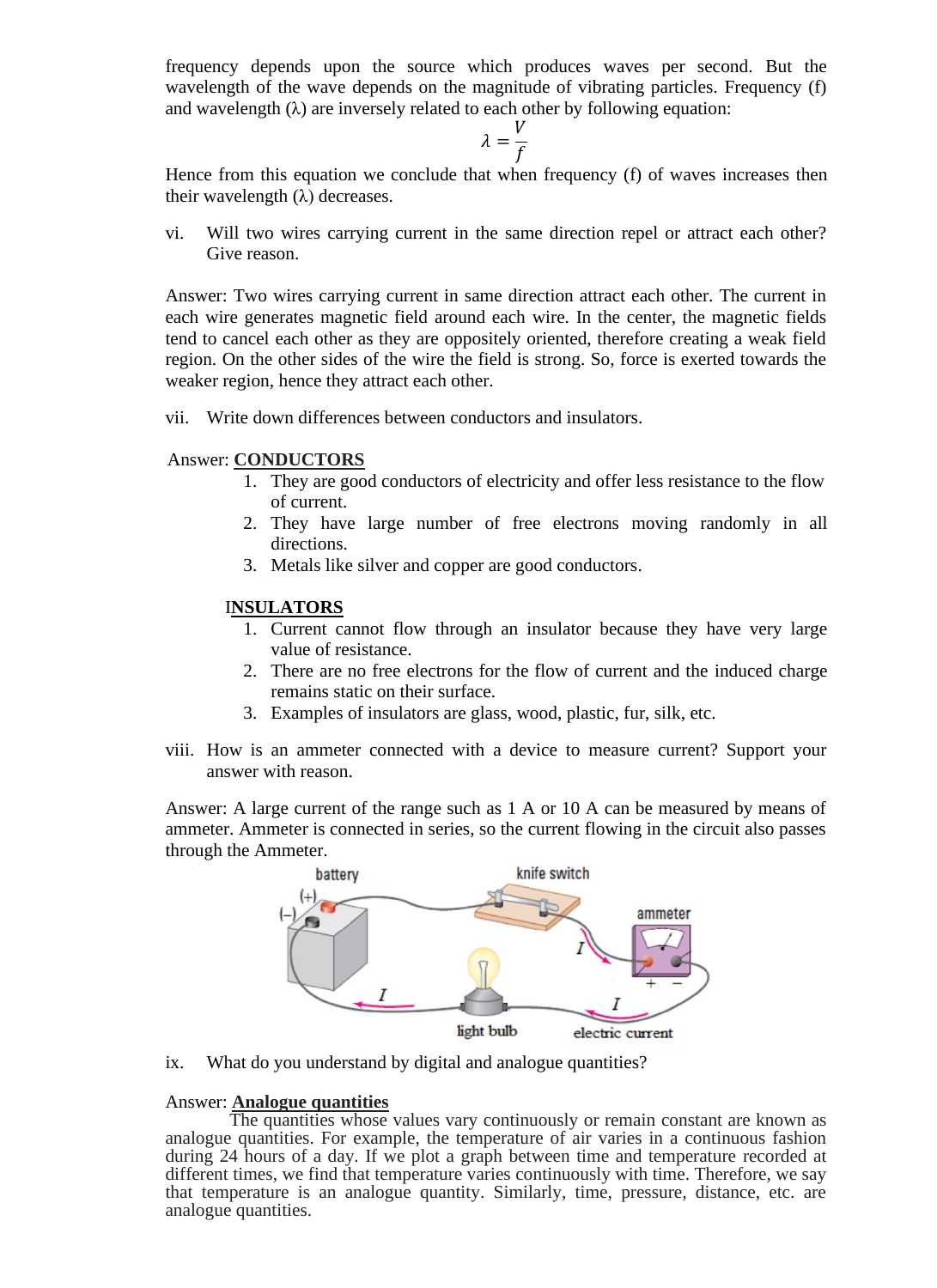### **Digital quantities**

The quantities whose values vary in non-continuous manner are called digital quantities. Digital quantities are expressed in the form of digits or numbers. The branch of electronics which deals with digital quantities is called digital electronics. Digital electronics uses only two digits 0 and 1.

x. Why are some elements radioactive but some are not?

Answer: Nuclei which do not emit radiations naturally are called stable nuclei. In general, most of the nuclei with atomic number 1 to 82 are stable nuclei, while the elements whose atomic number is greater than 82 are naturally unstable. They emit different types of radiations, all the time, and hence continuously change from one type of element to another.

xi. How electronic mail is preferred over traditional communication?

Answer*:* Electronic mail (or e-mail) provides very fast delivery of messages to any enabled site on the Internet. Some advantages of e-mail are as follows:

**Fast Communication–** We can send messages anywhere in the world instantly.

**Cost Free Service–** If we have an internet access, then we can avail the e-mail service free of cost.

**Simple to Use-** After initial set up of e-mail account, it is easy to use.

**More Efficient–** We can send our message to many friends or people only in one action.

xii. Explain whether the atomic number can increase during nuclear decay. Support your answer with an example.

Answer: In beta β-decay, the parent nuclide has its proton number *Z* increased by 1 but its mass number or nucleon number *A* remains unchanged.

$$
A_{Z_Z} \longrightarrow A_{Y_{Z+1}+} 0_{e_{-1} + \text{Energy}}
$$

**Example**

**14** C<sub>6</sub>  $\longrightarrow$  **<sup>14</sup>** Y<sub>7</sub> + <sup>0</sup> e<sub>-1</sub> + Energy

xiii. Why is an electron beam deflected when passes through a magnetic field?

Answer: When we apply magnetic field at right angle to the beam of electrons. We will notice that the electrons beam is getting deflected from its original direction. Now if we change the direction of the magnetic field. We will see that electrons are getting deflected in the opposite direction. It is due to magnetic force, which magnetic field is applying on moving electrons. The magnetic force is increased if:

a) The number of electrons is increased.

b) Strength of magnetic field is increased.

c) The velocity of electrons is increased.

xiv. How can we find the direction of magnetic field of a current carrying conductor?

# Answer: **Direction of magnetic field**

The direction of the magnetic field is governed by the direction of the current flowing through the conductor. A simple method of finding the direction of magnetic field around the conductor is the Right-Hand Grip Rule.

Grasp a wire with your right hand such that your thumb is pointed in the direction of current. Then curling fingers of your hand will point in the direction of the magnetic field.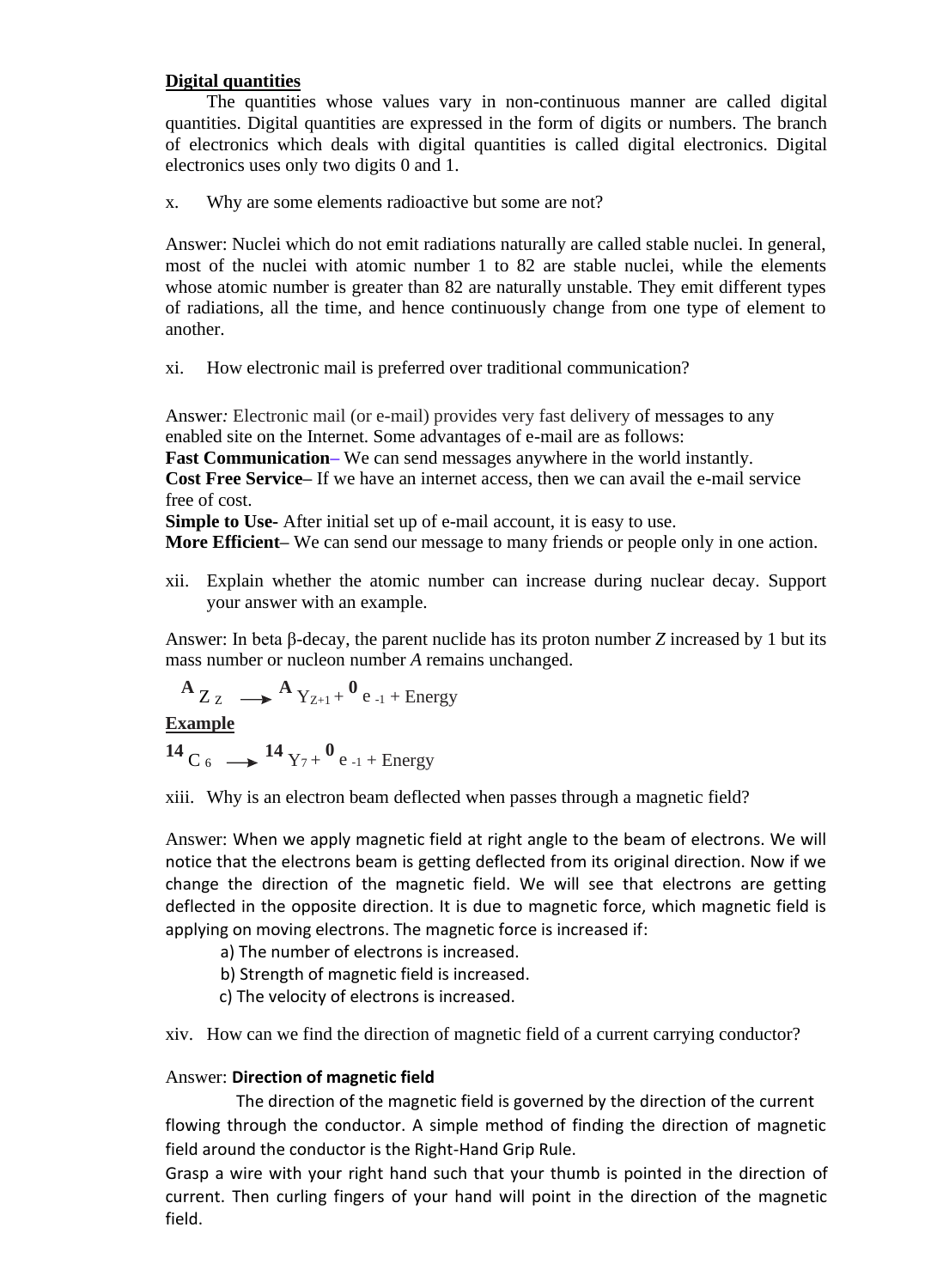

Thumb points along the direction of the current

xv. Describe electrostatic painting of cars.

# Answer: **Electrostatic Powder Painting**

Automobile manufacturers use static electricity to paint new cars. The body of a car is charged and then the paint is given the opposite charge by charging the nozzle of the spray. Due to mutual repulsion, charge particles coming out of the nozzle form a fine mist and are evenly distributed on the surface of the object. The charged paint particles are attracted to the car and stick to the body, just like a charged balloon sticks to a wall. Once the paint dries, it sticks much better to the car and is smoother, because it is uniformly distributed. This is a very effective, efficient and economical

# **SECTION – C** (Marks 20)

**Note:** Attempt any **TWO** questions. All questions carry equal marks.  $(2 \times 10 = 20)$ 

**Q.3** a. With the help of electroscope, how can you achieve the following: **(3x2=6)**

- i. The detection of charge on a body.
- ii. Determining the nature of charge.

# Answer*:* **Detecting the Presence of Charge**

 In order to detect the presence of charge on anybody, bring the body near the disk of an uncharged electroscope. If the body is neutral there will be no deflection of the leaves But if the body is positively or negatively charged, the leaves of the electroscope diverge. For example, if the body is negatively charged then due to electrostatic induction, positive charge will appear on the disk while negative charge will appear on the leaves. The leaves of electroscope repel each other and diverge because each leave gets similar charge (fig). The divergence of leaves will depend on the amount of charge.



# **Detecting the Type of Charge**

For the detection of type of charge on a body, electroscope is first charged either positively or negatively. Suppose the electroscope is positively charged. Now in order to detect the type of charge on a body, bring the charged body near the disk of the positively charged electroscope. If the divergence of the leaves increases, the body carries positive charge (Fig. b). On the other hand, if the divergence decreases, the body has negative charge.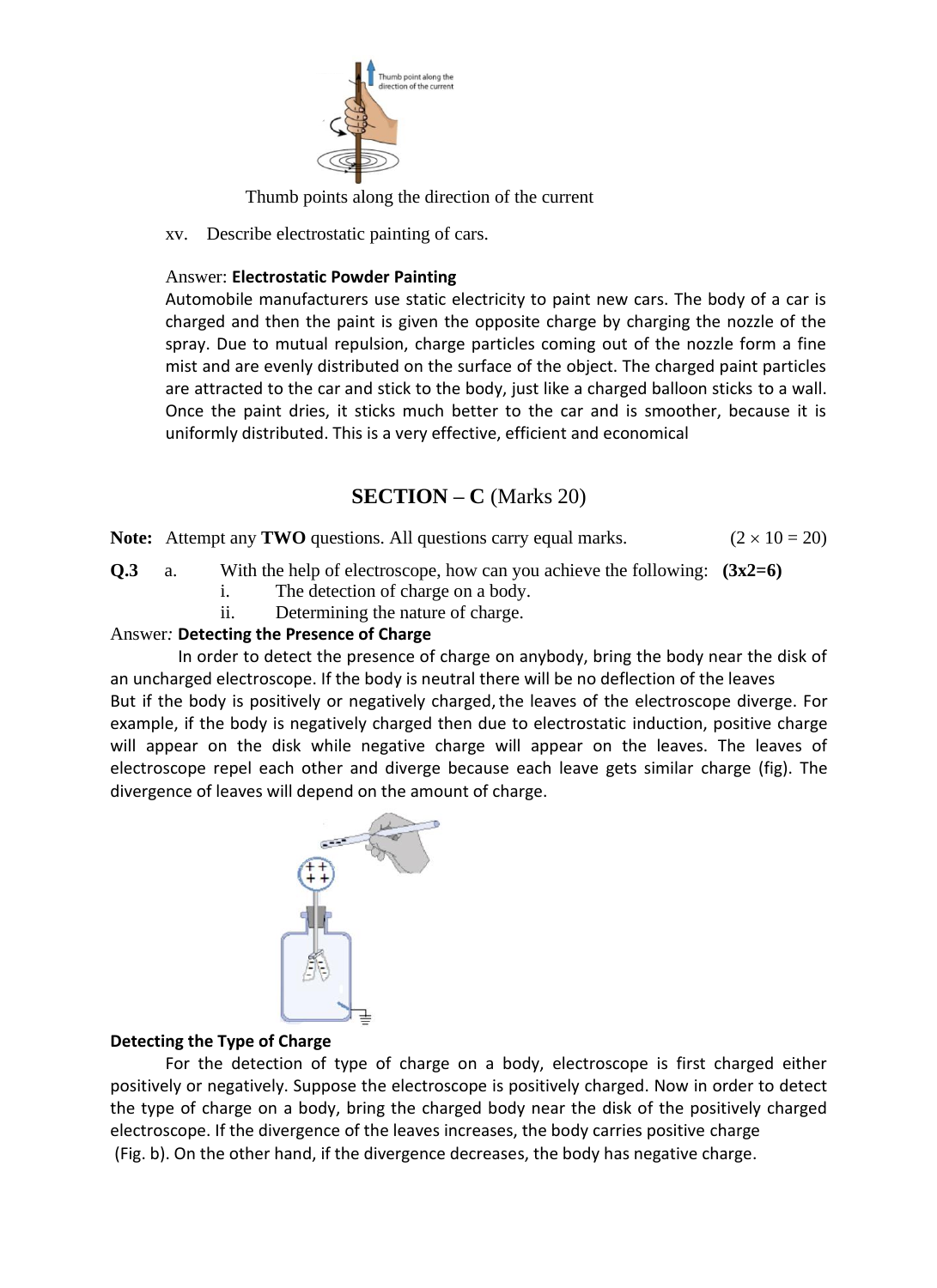

iii. Investigating whether the body under test is conductor or insulator.

#### Answer: **Identifying Conductors and Insulators**

 Electroscope can also be used to distinguish between insulators and conductors. Touch the disk of a charged electroscope with material under test. If the leaves collapse from their diverged position, the body would be a good conductor. If there is no change in the divergence of the leaves, it will show that the body under test is an insulator.

b. An object is placed at a distance of 20cm in front of a convex mirror forms an image 10cm behind the mirror. What is its focal length? **(4)**

Answer: Given that,  $p = 20$  cm and  $q = -10$  cm (virtual)

 Using the mirror formula,  $1/f = 1/p + 1/q$  $1/f = 1/20 - 1/10$  $f = -20$  cm The negative sign indicates that the mirror used is convex.

**Q.4** a. Discuss the main features of parallel combination of resistors. **(6)**

#### Answer: **Parallel Combination**

 In parallel combination one end of each resistor is connected with positive terminal of the battery while the other end of each resistor is connected with the negative terminal of the battery (Fig.). Therefore, the voltage is same across each resistor which is equal to the voltage of the battery i.e.  $V_1 = V_2 = V_3 = V$ 



#### **Equivalent Resistance of Parallel Circuit (3)**

In parallel circuit, the total current is equal the sum of the currents in various resistances i.e.,  $I = I_1 + I_2 + I_3$ . Since the voltage across each resistance is V, so by Ohm's law

$$
I = V/R1 + V/R2 + V/R3
$$
  

$$
I/V = 1/R1 + 1/R2 + 1/R3
$$
  

$$
1/R = 1/R1 + 1/R2 + 1/R3
$$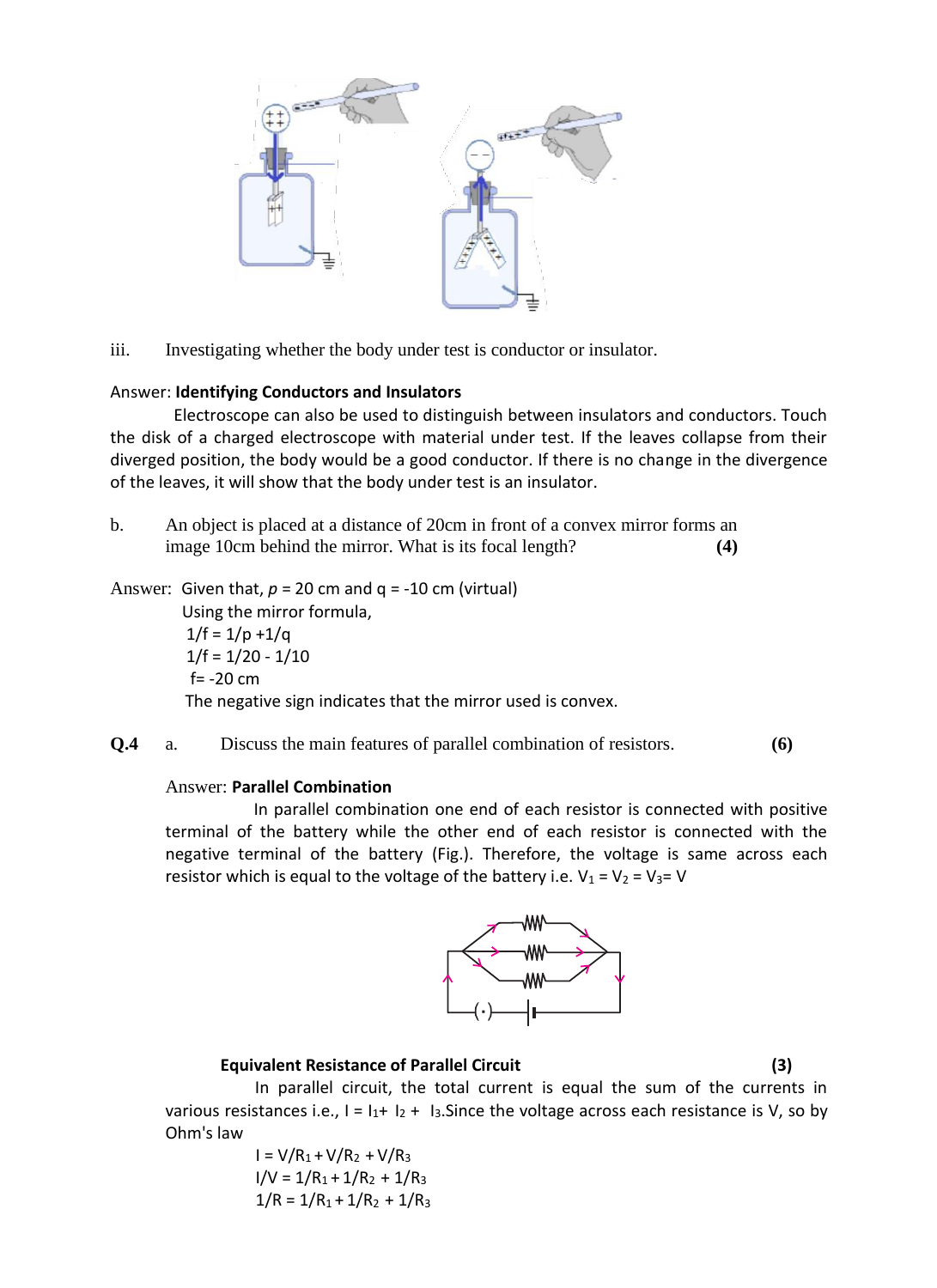Thus, we can replace the combination of resistors with a single resistor called the equivalent resistance R such that the same current passes through the circuit. Thus, the reciprocal of equivalent resistance of a parallel combination is sum of the reciprocals of the individual resistances, which is less than the smallest resistance of the combination. If resistances  $R_1$ ,  $R_2$ ,  $R_3$  .......,  $R_n$  are connected in parallel, then the equivalent resistance of the combination will be given by

$$
1/R = 1/R_1 + 1/R_2 + 1/R_3 + \dots + 1/R_n
$$

b. What are the basic Logic Gates? Give symbols and truth tables of any two.

**(4)**

Answer: Simple logic gates are the circuits which perform simple mathematical as well as intricate logical operations. These are digital circuits which have one or more inputs but only one output.

There are three basics logic gates: AND gate, OR gate and NOT gate.

# **AND Gate (1.5)**

Symbol for AND operation is dot (.). Its Boolean expression is:

#### $X = A \cdot B$

The circuit which implements the AND operation is known as AND gate. Its symbol is shown in Fig. AND gate has two or more inputs and only one output. The value of output of AND gate is always in accordance with the truth table of AND gate.



| A | в | $X = A.B$ |
|---|---|-----------|
| 0 |   |           |
| 0 |   | 0         |
|   |   | N         |
|   |   |           |

### **OR Gate (1.5)**

OR operation is represented by the symbol of plus (+). Boolean expression for OR operation is:  $X = A + B$ . Truth table of OR operation is shown in Table. The electronic circuit which implements the OR operation is known as OR gate. Symbolically, OR gate is shown in Fig.It has two or more inputs and has only one output. The values of output of OR gate are always in accordance with the truth table



| A | B | $X = A + B$ |
|---|---|-------------|
| 0 |   |             |
|   |   |             |
|   |   |             |
|   |   |             |